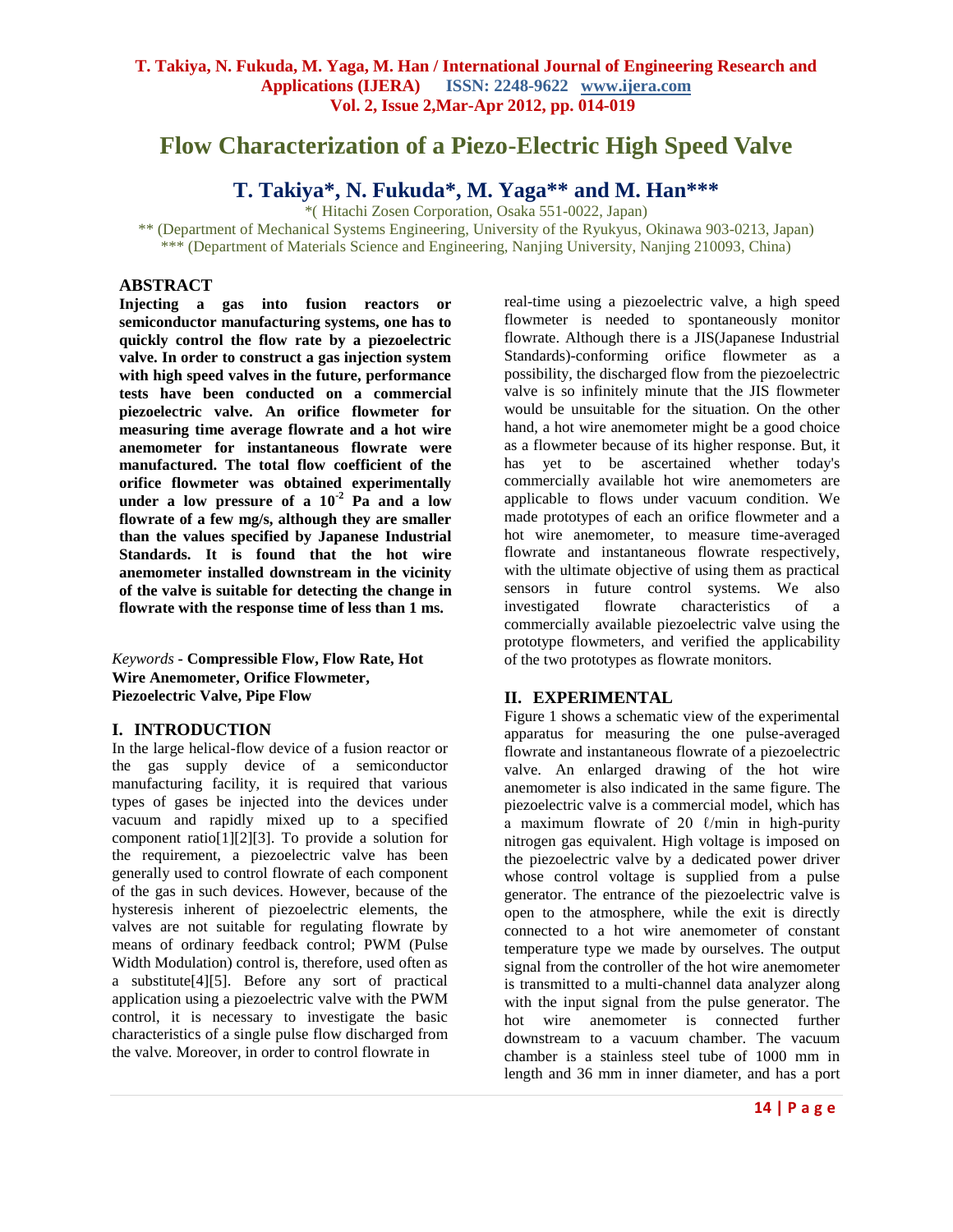located 200 mm upstream from its end flange. The port is connected to a vacuum pump and a vacuum gauge via valve 1 and valve 2, respectively.



(a) hot wire anemometer



(b) measuring system for the piezo-valve performance

Fig.1 Schematic of Apparatus for Measuring Flow Rates Resulted from the Pulsation of the Piezoelectric valve

Figure 2 shows a schematic view of the experimental setup used to measure the time-average flowrate of the piezoelectric valve. In this setup, the exit of the valve is connected to a vacuum chamber in which an orifice flowmeter with D•D/2 tap is installed at a distance downstream of the piezoelectric valve. The vacuum chamber is shaped like a tube 1600 mm long and 70.0 mm in diameter, while the orifice diameter

of the flowmeter is 5.0 mm. In order to measure the pressure difference between the upstream and downstream sides of the orifice, a digital pressure gauge is installed. Another pressure gauge is also embedded to measure pressure upstream of the orifice.



Fig.2 Schematic Apparatus for Measuring Flow Rates with the Provided Orifice Flowmeter

# **III. RESULTS AND DISCUSSION**

Experimental results obtained by using the above mentioned setup are discussed in section Ⅲ. The threshold voltage to operate the piezoelectric valve, the critical pulse width to completely open and flow gas through the valve, the total flow coefficient to be modified for our experimental conditions and the validity of the prototype of hot-wire anemometer are explored with experimental data in the following sections.

#### Ⅲ**-1 Basic Characteristics of the Piezoelectric Valve**

Figure 3 shows the typical static flow characteristics of a piezoelectric element. Because of the hysteresis inherent to the elements, the relationship of the valve aperture to the applied voltage is generally not unique.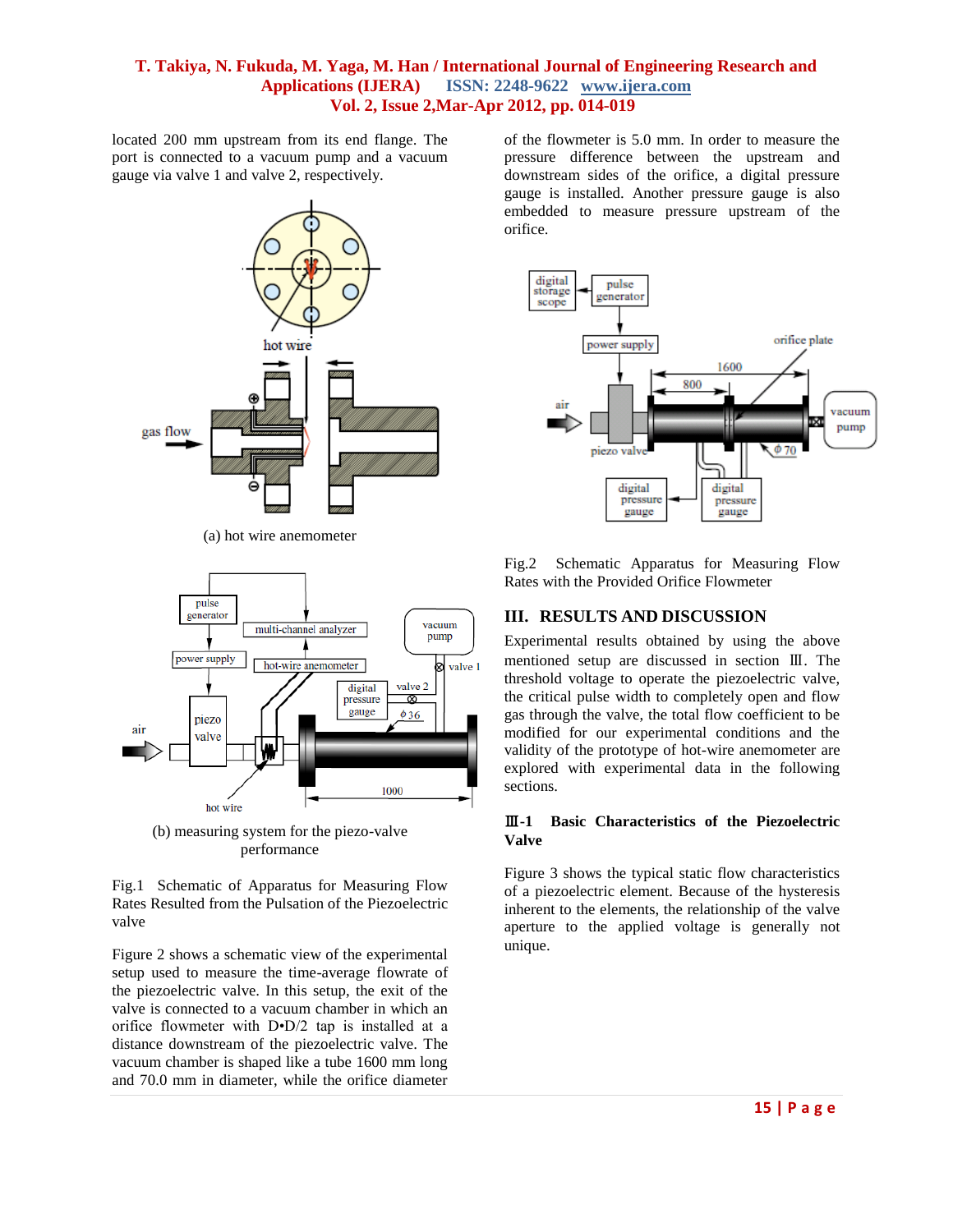

Fig.3 Variation in Mass Flow Rate against Control Voltage



(b) dependence of pulse period (pulse width: 25ms)

Fig.4 Pulse width and period dependence on the threshold voltage of the piezoelectric valve

For a piezoelectric valve, there is a minimal voltage required to actually operate the valve, that is, a threshold voltage. Measuring the dependence of the

pulse width and the pulse period on the threshold voltage  $E_{th}$  (control voltage) by using the hot wire anemometer, as shown in Fig.4, we found that *Eth* decreased as pulse width increased in the case of a constant period, as was the case with the control voltage in Fig. 4(a). On the other hand, with a constant pulse width, threshold voltage  $E<sub>th</sub>$  increased as the period became longer in Fig. 4(b). In order to come up with a piezoelectric valve for PWM control, the next step is to learn the flowrate feature for a single pulse operation. The vacuum chamber was initially depressurized to an order of  $10^{-2}$  Pa and then pressure in the chamber was gradually raised as the piezoelectric valve was operated by single pulsedriving. The relationship between pressurization rate *Δp*/*Δt* and mass flowrate *Q* is expressed with the following equation,

$$
Q = \frac{V}{RT} \frac{\Delta p}{\Delta t} \tag{1}
$$

Here, *V* is the volume of the vacuum chamber, *R* the gas constant of air and *T* the air temperature. Figure 5 shows the flowrate, which is converted from the pressure increase detected by a Pirani gauge when pressure equilibrium was reached, against the pulse width of the pulse generator. The flowrate is actually calculated from the average pressure increase which is obtained from a 10 times pulse discharge. The variable *Δt* means the pulse width, so the flowrate shown here is given as the time averaged flowrate for one pulse discharging. From the Fig.5, it can be understood that the mass flowrate increases as the voltage applied to the piezoelectric valve increases under a constant pulse width. When the pulse width was varied under the condition of a constant control voltage, the mass flowrate increased as pulse width became longer in the range of more than 20 ms. It is also found that the mass flowrate becomes nearly constant above the pulse width of 70ms in case of the control voltage of 2.5 V.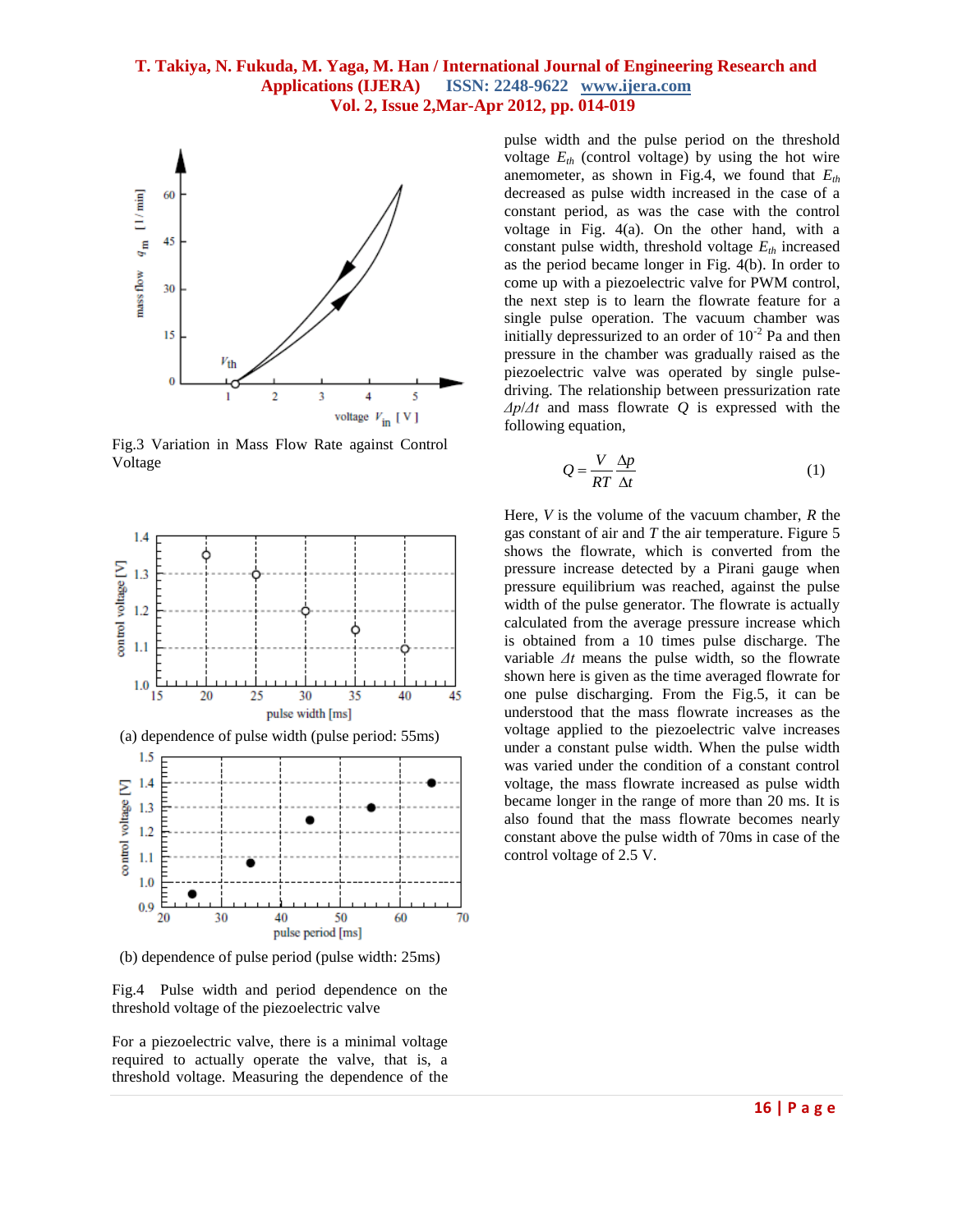

Fig.5 Mass flow rates of air versus pulse width of control voltage

This fact would suggest that it takes some little time occupied to obtain the expected valve aperture corresponding to a given applied voltage. And also, when even the control voltage is more than 3.0 V, the graph shows a tendency that flowrate reaches at a constant value for a certain pulse width. From these facts, it can be proved that the critical pulse width which makes flowrate constant depends on the control voltage and that the higher the control voltage is, the longer the critical pulse width is. We further learned that the flowrate is almost zero, regardless of the control voltage, when the pulse width of the control voltage is shorter than 20 ms. This is attributed to the fact that the variations in flowrate of the gas discharged from the valve are too small to detect the pressure by the Pirani gauge.

#### Ⅲ**-2 Orifice Flowmeter**

The relationship between the mass flowrate *Q* and differential pressure *Δp* can be expressed as the following equation

$$
Q = \eta A \sqrt{2\rho_1 \Delta p} \tag{2}
$$

Here,  $\rho_l$  is the gas density upstream of the orifice, *A* the area of orifice aperture and *η* the total flowrate coefficient of the orifice. The coefficient *η* is designated by the flowrate coefficient for incompressible flow, *C*, and the compensation coefficient of the gas, *ε*, as follows:

$$
\eta = \frac{C}{\sqrt{1 - \beta^4}} \varepsilon \tag{3}
$$

Where  $\beta$  is the ratio  $d/D$ , in which *d* is the orifice diameter and *D* is the tube inner diameter. In the standard, JIS Z9762, both the coefficients *C* and *ε* are defined in detail as the function of *β*, and an application range of the orifice diameter and Reynolds number are also specified. From the viewpoint of the application ranges, the manufactured flowmeter is no adopted for the standard. Also, if we compute the compensation coefficient by the equation provided by JIS using the experimental data obtained here, we find it would be between 0.98122 and 0.99855. However, being calculated by substituting the experimental data into Eq. (2), the actual total flow coefficient is considerably lower than these values. So it is plausible that the actual phenomena are greatly affected by gas compressibility because of reduced orifice diameter.

Figure 6 shows the relationship between the actual total flow coefficient and the pulse width using pulse voltage as a parameter. Though the coefficient of flowrate is dependent on both the pulse width and pulse voltage, the total flowrate coefficient changes monotonically for the most part when pulse voltage is constant. Accordingly, by experimentally investigating the relationship between pulse width and this total flowrate coefficient in advance, it is possible to measure minute and low pressure flowrates using our test apparatus.



Fig.6 Total flow coefficients versus pulse width of control signal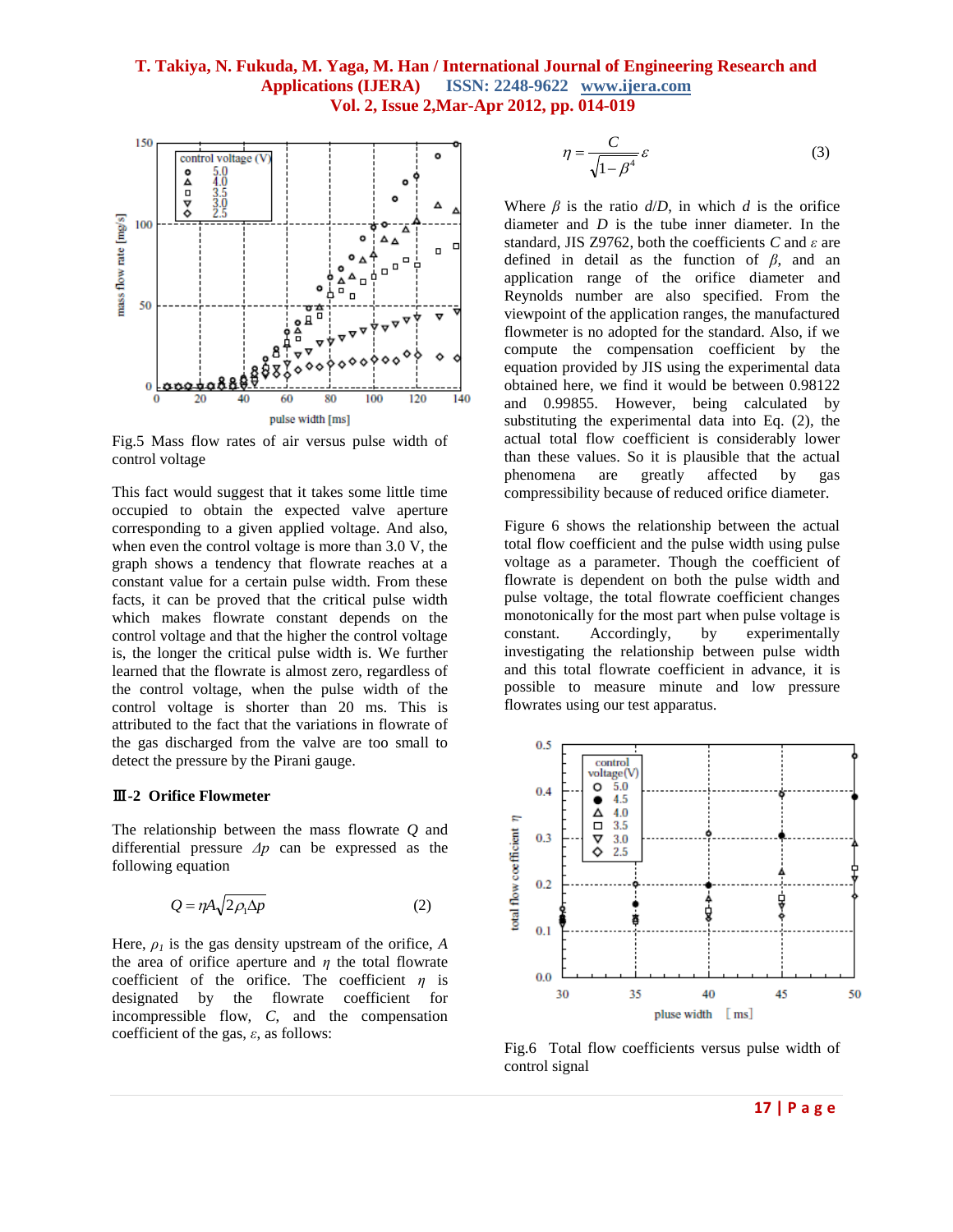# Ⅲ**-3 Flowrate Measurement Using a Hot Wire-Anemometer**

Flowrate can be controlled to some extent using an orifice flowmeter, but it is necessary to monitor instantaneous flowrate for high speed response control. A hot wire anemometer is a suitable sensor for this purpose. In this research, the hot wires were connected downstream near to the piezoelectric valve and tests were made to see if we could measure instantaneous flowrate. The hot wires were made of platinum and mounted in the V-shape inside an electrically insulated tube of a 5 mm inner diameter as shown in Fig.1. The heat *H* radiated from the hot wires to the surrounding medium can be expressed using King's equation [6] as follows.

$$
H = \left(a + b\sqrt{U}\right)\left(T_w - T_f\right) \tag{4}
$$

Here, *a* and *b* are constants, while *U* is the averaged flowrate in cross-section,  $T_w$  the temperature of the hot wires and  $T_f$  the temperature of the medium. In general, the sensitivity to changes in resistance in the hot wires is affected by the averaged flowrate, but it has been electrically linearized by using Eq. (4).

The flowrate is obtained by multiplying the crosssectional volume by the average flowrate. The time constant of the flowmeter *M* can be estimated from the following equation [7]:

$$
M = \frac{mc_v\Delta R}{\alpha I^2 R_f^2}
$$
 (5)

Here,  $m$  is the mass of the hot wires,  $c<sub>v</sub>$  the specific heat of the hot wires,  $R_f$  the resistance of the hot wires at the medium's temperature, *ΔR* the deviation in resistance from  $R_f$  caused by the flow,  $\alpha$  the temperature coefficient of resistance, and *I* the electric current flowing through the hot wires. Substituting representative values for a platinum wire of 30 μm in diameter, the time constant results in approximately 0.25 ms.

Figure 7 shows an example readout of instantaneous flowrate measured at a pulse period of 25 ms and pulse width of 15 ms. No delay time of sensor response can be recognized at this time scale, therefore the chart would appear to exactly reflect the change in flowrate based on the piezoelectric valve operation. As control voltage becomes higher, that is, as flowrate becomes higher, short-period tiny variations are seen in the detected signal, which are probably due to turbulence in the flow. The graph certainly indicates that the response time of the hot wire is within the 1 ms. Although the changes in the graph shows a 25 ms period flow repeatedly discharged by the valve, an offset signal remains in the graph, never returning to zero. This indicates that the piezoelectric valve cannot operate follow the fast movement of the input signal.



Fig.7 Flow rate variances measured by the hot-wire anemometer



Fig.8 Response of the piezo-electric valve estimated by the relation between an input signal of the pulse generator and an output signal of the hot-wire anemometer

Figure 8 shows the input control voltage and output signal from the hot wire anemometer for a control voltage of 2.5 V, pulse period of 160 ms and pulse width of 110 ms. The output signal exhibits a delay